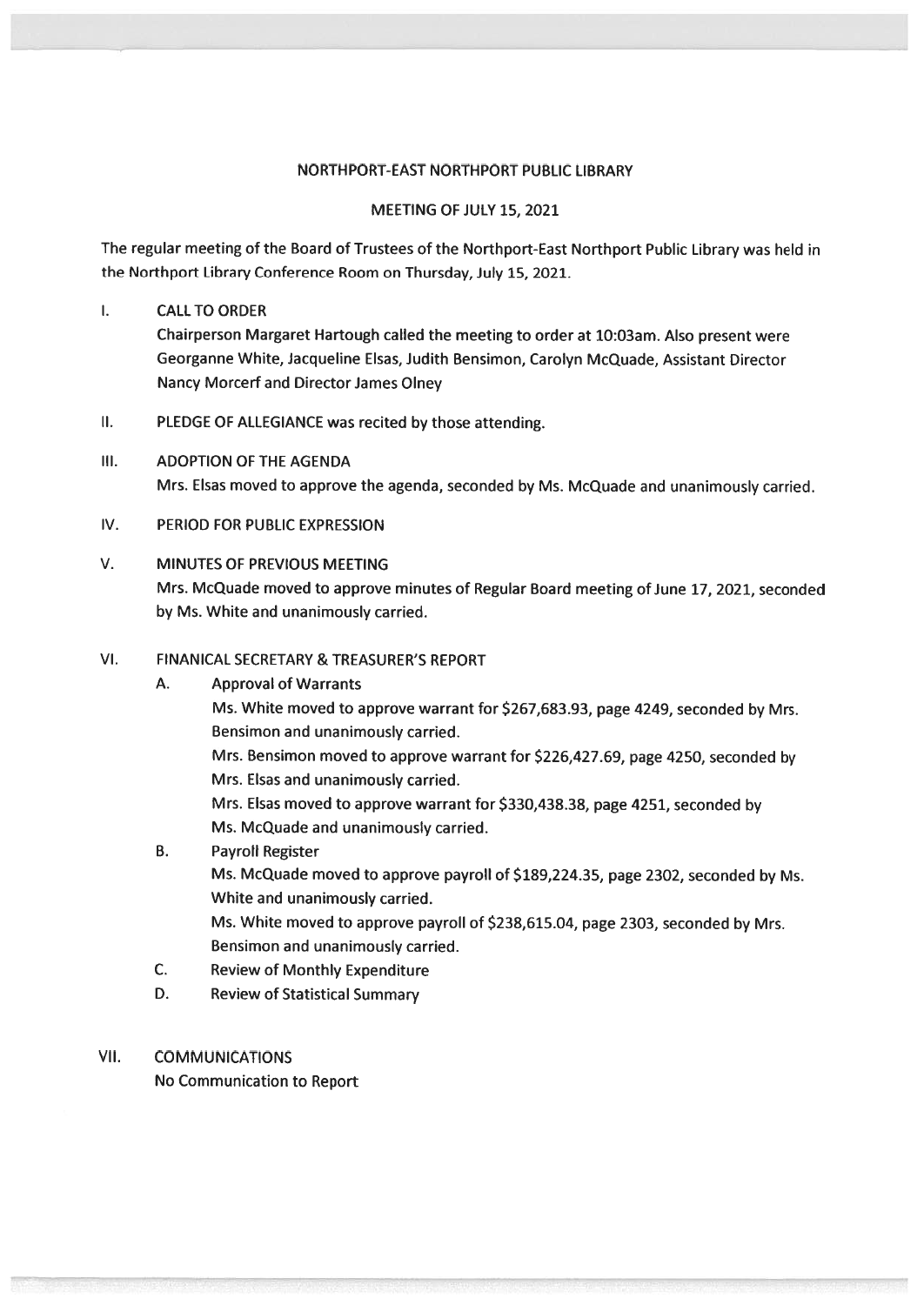#### Meeting of July 15, 2021, The Page Two Page Two Approved

#### VIII. DIRECTOR'S REPORT

#### Administration

The change in mask requirements and removal of computer time limits has been well-received. The furniture that was stored in the Community Rooms to provide greater social distancing is being returned to the public areas. Some Plexiglas partitions will be removed and stored to accommodate greater capacity levels but some will remain to provide patrons <sup>a</sup> choice based on their comfort level. The partitions at the public service desks will remain at this time.

The air conditioner compressor that provides cooling to the Children's room in the Northport building failed following its removal and reinstallation during the roof project. The air conditioning units serving the adjoining areas, combined with fans, are helping to compensate until the damaged compressor is replaced.

The Library Friends have agree<sup>d</sup> to purchase daffodil bulbs to <sup>p</sup>lant this fall in the Library Courtyard in Northport and at the back of the building in East Northport.

#### Buildings and Grounds

The contracts for the new cleaning companies began in July. Buildings and Grounds personne<sup>l</sup> are working with the cleaners to familiarize them with the building and guide them in areas needing special attention.

#### Customer Service and Materials Management

The use of the self-check terminals continues to increase and <sup>108</sup> residents applied for library cards during the last month.

#### Community Services

The Community of Hearts project has been launched with an initial distribution of more than 200 kits. A few works of art have already been returned.

The document shredding event scheduled on June <sup>12</sup> was well attended. Actually, too well attended. Some patrons arrived an hour early and soon cars were backed up on Laurel Avenue in both directions. Beeping and yelling ensued and the scheduled traffic control requested from the police department arrived late resulting in even more confusion. This event has become so popular that it has out-grown the size of the school parking lot creating an unsafe environment in which to host this event. In the future, we will direct patrons to shredding events hosted by the Town of Huntington and other neighboring libraries.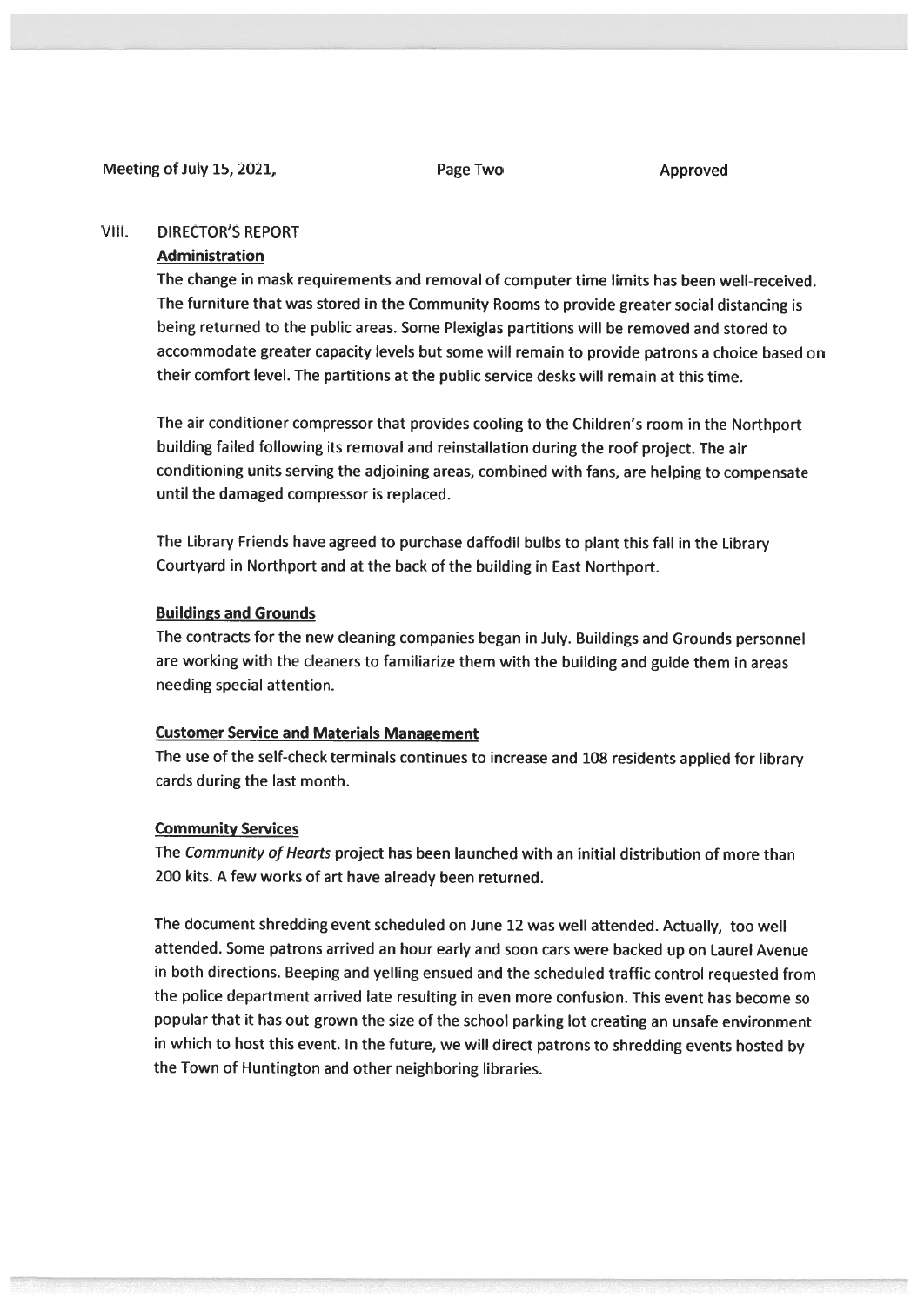| Meeting July 15, 2021 | <b>Page Three</b> | Approved |
|-----------------------|-------------------|----------|
|                       |                   |          |

Electric Vehicles <sup>101</sup> provided <sup>40</sup> potential buyers with the basics about electric vehicles (EV5) and with an opportunity to ask EV owners why they chose to go electric and what it was really like to drive an EV.

#### Adult and Teen Services

The Department Head attended the Northport-East Northport Drug and Alcohol Task Force Meeting and Crab Meadow Beach Clean Up. After collecting the litter in <sup>a</sup> popular secluded area, they divided what they had found into three main categories: alcohol (mainly sweetened/fruit-flavored favored by younger drinkers), smoking (vape cartridges, and nitrous oxide cartridges), and garbage.

#### Children and Family Services

The Paws to Read program was held in the Library Courtyard with fourteen patrons in attendance. This was our first in-library program with many of the participants reminiscing about pre-pandemic library events.

One of our part-time librarians employed their beekeeping knowledge in creating activity packets called Birds, Bees, Bats: The Power Pollinators which have been distributed to 190 children in the community.

The Little Prince inspired an international union. An American visiting Paris began <sup>a</sup> romance with a French citizen by exchanging quotes from The Little Prince which resulted in their Little Prince-themed wedding. Fast forward <sup>a</sup> few years to <sup>a</sup> recent visit by this couple from Brooklyn, with their daughter, for a photo opportunity with the statue of The Little Prince in the Library Courtyard.

#### IX. PERSONNEL REPORT

Ms. White moved to approve "B. New Employees" in the personne<sup>l</sup> repor<sup>t</sup> seconded by Mrs. Bensimon and unanimously carried.

Mrs. Bensimon moved to approve "C. Resignations" in the personne<sup>l</sup> report, seconded by Mrs. Elsas and unanimously carried.

#### X. AUTHORIZATION OF SOLAR PANEL PROJECT

Mrs. Elsas moved to authorize Solar Panel Project (see attached), seconded by Ms. McQuade and unanimously carried.

#### XI. SOLAR PANEL PROJECT-TYPE II

Ms. McQuade moved to approve Solar Panel Project-Type II (see attached), seconded by Ms. White and unanimously carried.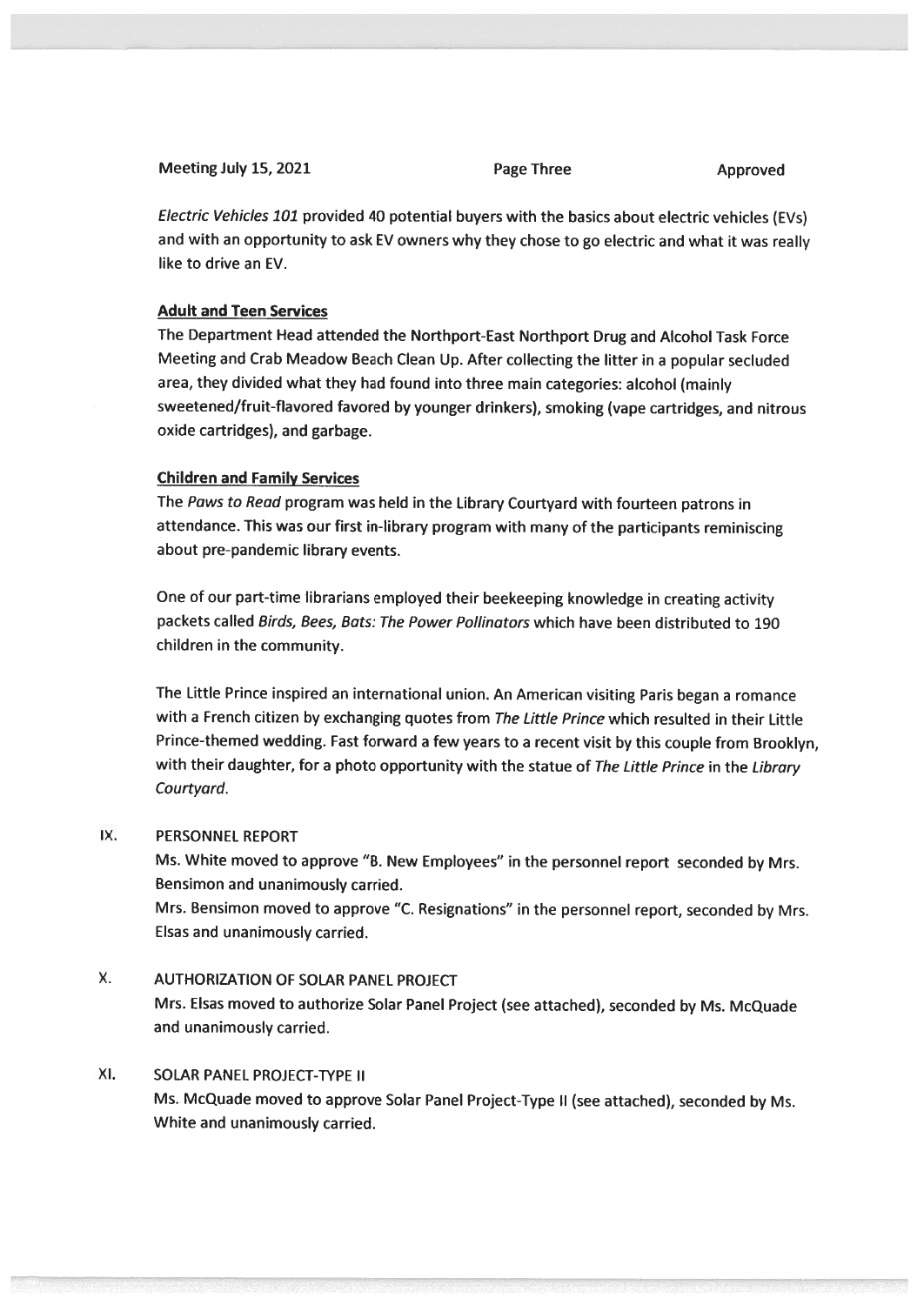Meeting July 15, 2021 **Page Four** Page Four Approved

#### XII. ADDITIONAL LIBRARY CLOSINGS

Ms. White moved to approve additional Library closings (see attached), seconded by Mrs. Bensimon and unanimously carried.

#### XIII. MOTION TO CONVENE IN EXECUTIVE SESSION

Mrs. Elsas moved to convene in Execution Session at 11:30am to discuss staff contract, seconded by Ms. White and unanimously carried. Mrs. Bensimon moved to exit Executive Session at 12:25pm, seconded by Mrs. Elsas and unanimously carried.

#### XIV. OTHER BUSINESS

The Library received <sup>a</sup> thank you from <sup>a</sup> former patron who years ago was in <sup>a</sup> difficult situation and found <sup>a</sup> brochure posted in the Library to get the help she needed.

XV. DATES OF FUTURE MEETINGS

Thursday, August 19, 2021 10:00am Regular Meeting Thursday, September 23, <sup>2021</sup> 10:00am Regular Meeting

#### XVI. ADJOURNMENT

Ms. McQuade moved to adjourn the meeting at 12:26, seconded by Ms. White and unanimously carried.

Respectfully Submitted

budettalensin

Judith Bensimon Secretary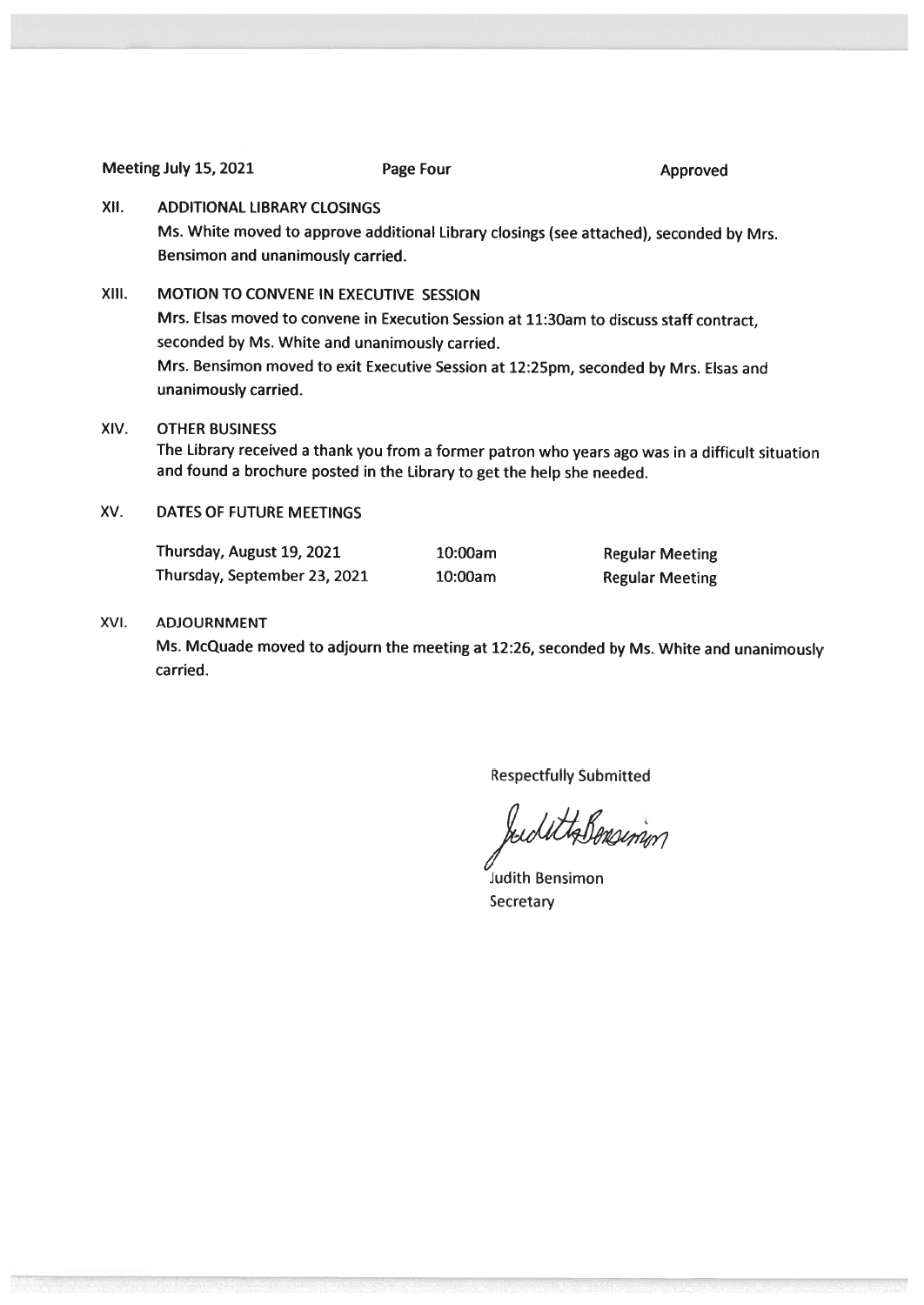

# Northport-East Northport Public Library

151 Laurel Avenue • Northport, NY 11768 • 631-261-6930 185 Larkfield Road • East Northport, NY 11731 • 631-261-2313 www.nenpl.org

Dear Board Member:

The regular meeting of the Board of Trustees of the Northport-East Northport Public Library will be held on Thursday, July 15, 2021, following the Reorganizational Meeting in the Board Conference Room.

### REVISED AGENDA

- I. Call to Order
- II. Pledge of Allegiance
- III. Adoption of Agenda (Motion required)
- IV. Period for Public Expression
- V. Minutes of previous meeting (Motion required)
- VI. Financial Secretary & Treasurer's Report
	- A. Approval of warrants (Motion required)
	- B. Acceptance of payroll registers (Motion required)
	- C. Review of monthly expenditures
	- D. Review of statistical summary
- VII. Communications
- VIII. Director's Report
- IX. Personnel Report (Motion required)
- X. Authorization of solar panel project (Motion required)
- XI. Solar panel project Type II Action (Motion required)
- XII. Additional library closings (Motion required)
- XIII. Motion to convene in Executive Session to discuss staff contract (Motion required)
- XIV. Other Business
- XV. Date of next library board meetings: Thursday, August 19, 2021. 10:00 AM — Regular Board Meeting Thursday, September 16, 2021, 10:00 AM — Regular Board Meeting
- XVI. Adjournment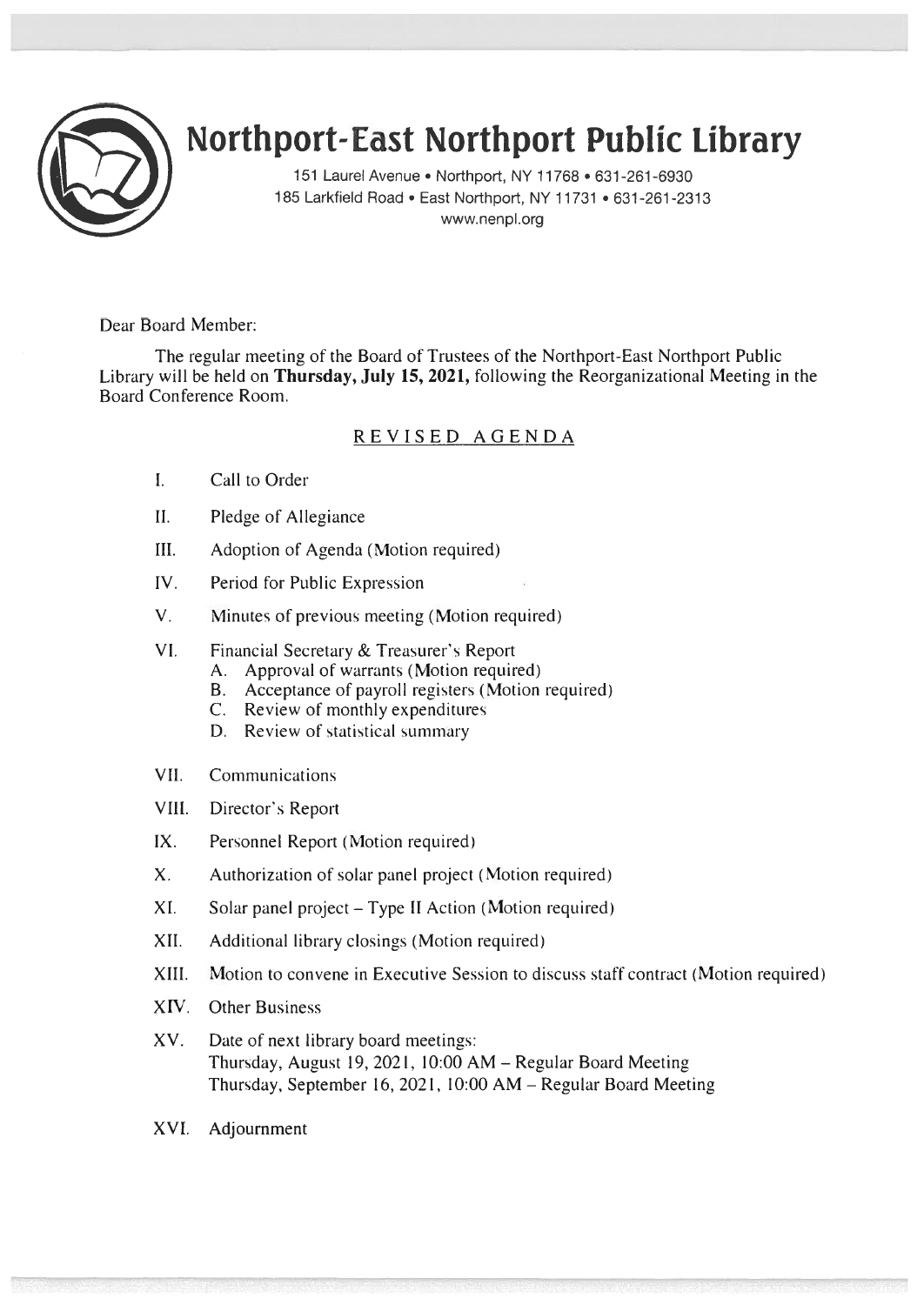## LIBRARY BOARD MEETING JULY 15, 2021

### ACCOUNTS PAYABLE

| 4249<br>06/23/21        | \$267,683.93      | Two Hundred and Sixty Seven Thousand<br>Six Hundred and Eighty Three Dollars<br>& Ninety Three Cents      |  |  |
|-------------------------|-------------------|-----------------------------------------------------------------------------------------------------------|--|--|
| 4250<br>07/07/21        | \$226,427.69<br>L | Two Hundred and Twenty Six Thousand<br>Four Hundred and Twenty Seven Dollars<br>& Sixty Nine Cents        |  |  |
| 4251<br>07/15/21        | \$330,438.38      | Three Hundred and Thirty Thousand<br><b>Four Hundred and Thirty Eight Dollars</b><br>& Thirty Eight Cents |  |  |
| <b>PAYROLL REGISTER</b> |                   |                                                                                                           |  |  |
| 2302<br>06/25/21        | \$189,224.35      | One Hundred and Eighty Nine Thousand<br>Two Hundred and Twenty Four Dollars<br>& Thirty Five Cents        |  |  |
| 2303<br>07/9/21         | \$238,615.04      | Two Hundred and Thirty Eight Thousand<br><b>Six Hundred and Fifteen Dollars</b>                           |  |  |

& Four Cents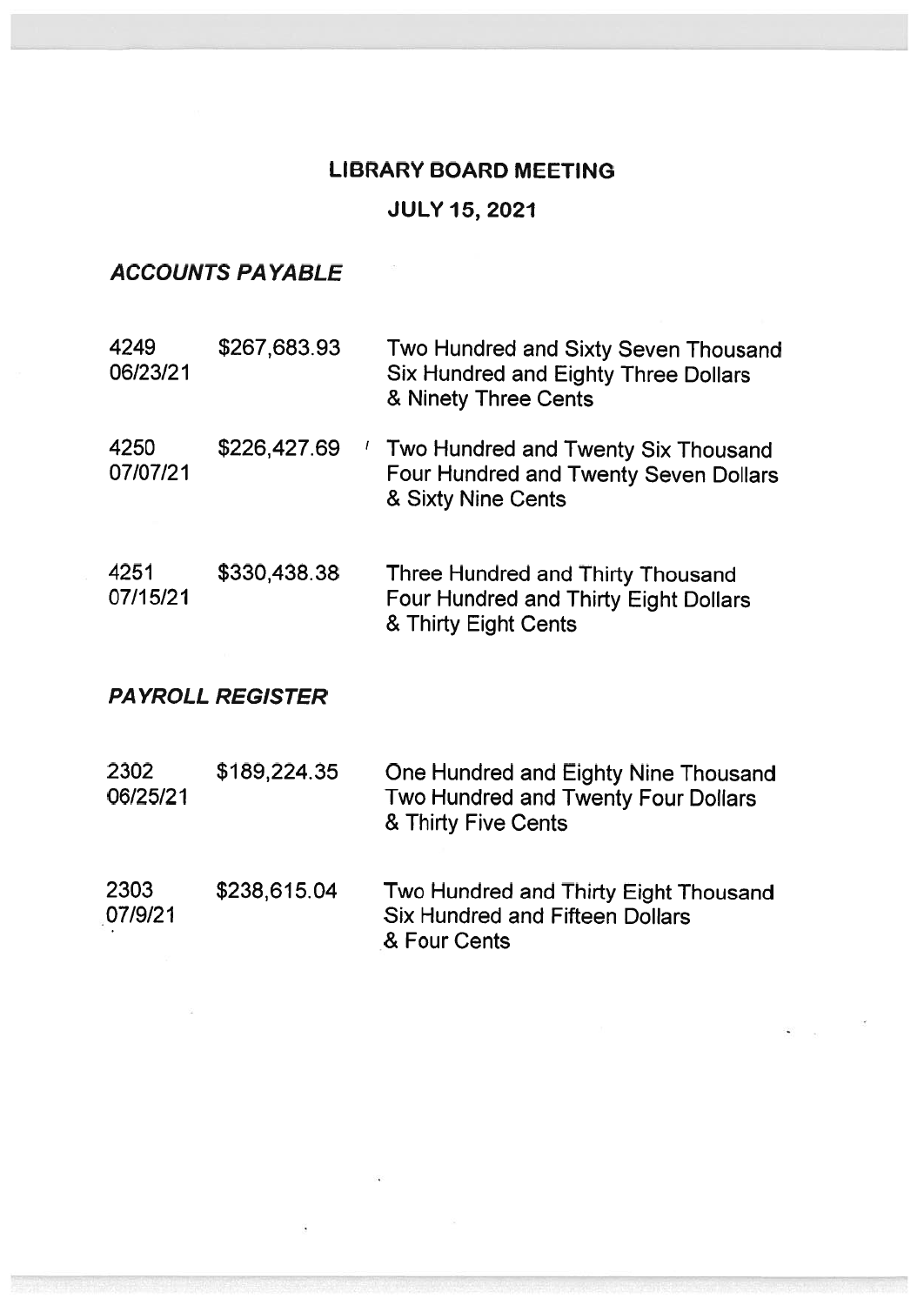#### PERSONNEL REPORT

#### Approval of the Following Personnel Matters July 15, 2021

| A. | <b>Salary Increase</b><br><b>Name</b>        | <b>Position &amp; Grade/Step</b>                        | <b>Department</b>                                                                                         | <b>Effective Date</b> |
|----|----------------------------------------------|---------------------------------------------------------|-----------------------------------------------------------------------------------------------------------|-----------------------|
| В. | <b>New Employees</b><br><b>Name</b>          | <b>Position &amp; Grade/Step</b>                        | <b>Department</b>                                                                                         | <b>Effective Date</b> |
|    | Peyton Brill<br>Justin Choi<br>Sarah Safonte | Page/\$14.00<br>Page/\$14.00<br>PT Library Clerk/Step 1 | Children & Family Svcs 07/19/2021<br>Children & Family Svcs 07/19/2021<br>Customer Svc & Mtrls 07/19/2021 |                       |
| C. | <b>Resignations</b><br><b>Name</b>           | <b>Position &amp; Grade/Step</b>                        | <b>Department</b>                                                                                         | <b>Effective Date</b> |
|    | Molly Hoffman<br>Sarah Monroy                | Page/\$14.00 hr.<br>Page/\$14.00 hr.                    | Children & Family Svcs 07/30/2021<br>Children & Family Svcs 07/30/2021                                    |                       |
| D. | <b>Retirement</b><br><b>Name</b>             | <b>Position &amp; Grade/Step</b>                        | <b>Department</b>                                                                                         | <b>Effective Date</b> |

E. Other

Name **Position & Grade/Step Department Effective Date** 

Report approved by Board of Trustees

×

Judith Bensimon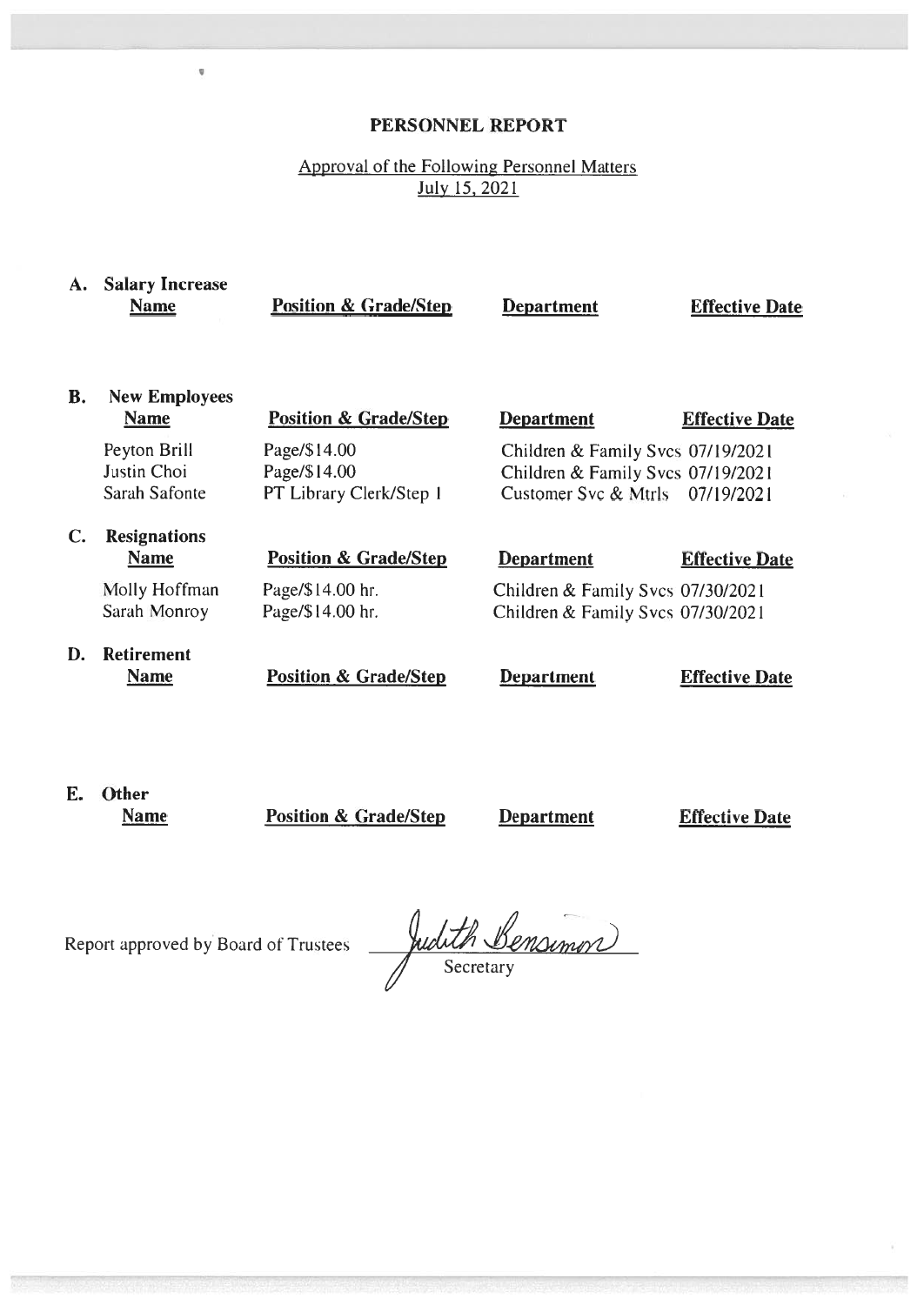X. Authorization of solar panel project (Motion required)

#### RESOLUTION — AUTHORIZATION OF PROJECT

#### Proposed Solar Panel Installation

The Board of Trustees of the Northport-East Northport Public Library authorize proceeding with the Photovoltaic System Project, and further authorizes the use of funds assigned for Capital Improvement to facilitate implementation.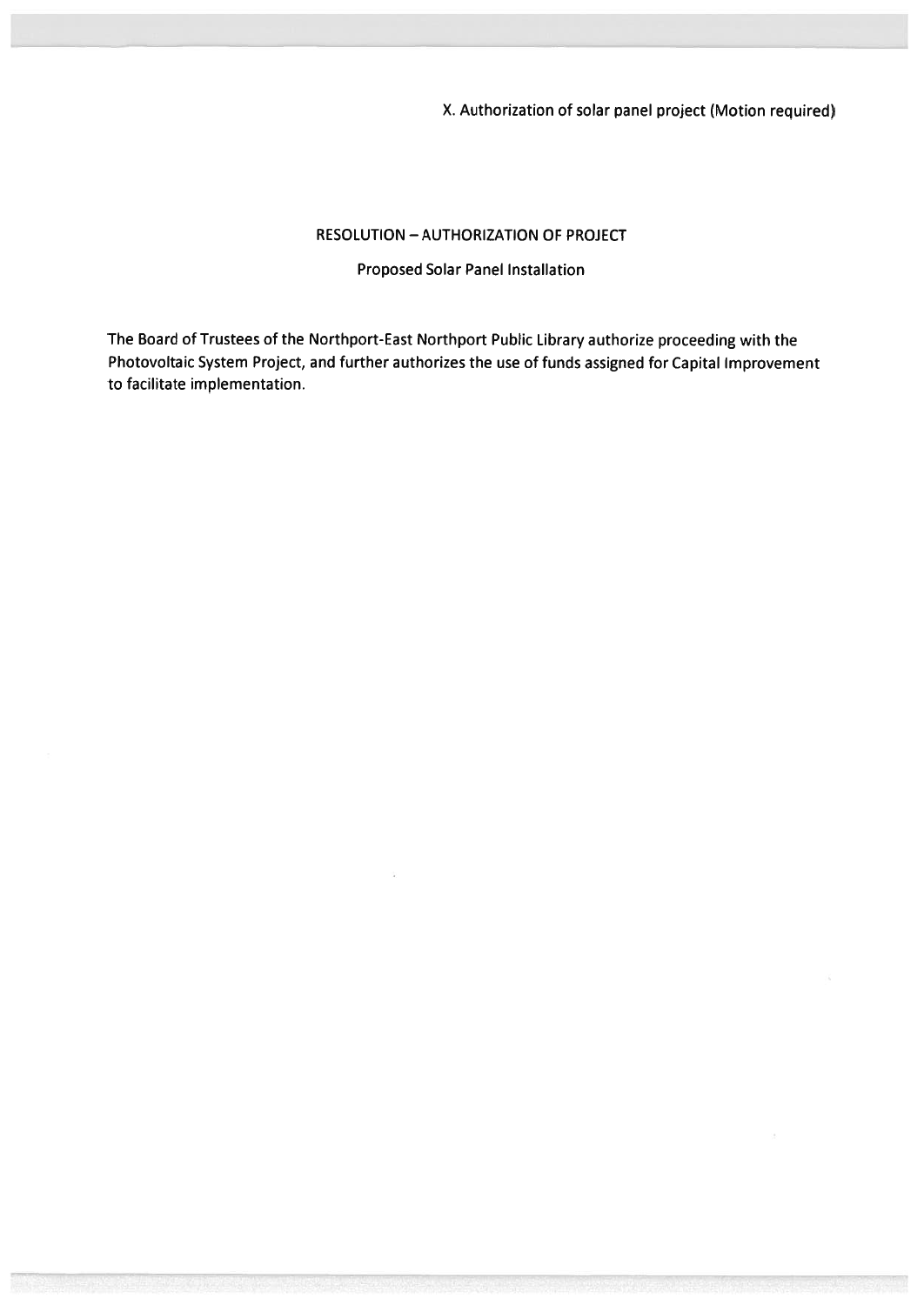Xl. Solar panel project—Type II Action (Motion required)

#### RESOLUTION —TYPE II ACTION

#### Proposed Solar Panel Installation

WHEREAS, the Board of Trustees of the Northport-East Northport Public Library (the "Board of Trustees") is proposing to install <sup>a</sup> photovoltaic (solar) panel system on the roof at the Northport Public Library located at 151 Laurel Avenue, Northport, New York 11768 (hereinafter the "proposed action"); and

WHEREAS, the Board of Trustees has retained VHB Engineering, Surveying, Landscape Architecture and Geology, P.C. to review the proposed action, the State Environmental Quality Review Act and its implementing regulations at 6 NYCRR Part 617, and to make <sup>a</sup> recommendation to the Board as to the proper classification of the proposed action; and

WHEREAS, the proposed action at Northport Public Library specifically includes the installation of <sup>a</sup> 40 kilowatt photovoltaic (solar) panel system on <sup>a</sup> portion of the roof; and

WHEREAS, pursuant to 6 NYCRR §§ 617.5(c)(1)(2) and (15) of the implementing regulations of the State Environmental Quality Review Act, the "maintenance or repair involving no substantial changes in an existing structure or facility"; "replacement, rehabilitation or reconstruction of <sup>a</sup> structure or facility, in kind, on the same site, including upgrading buildings..."; and "installation of solar energy arrays on an existing structure..." that is not listed or eligible for listing in the National or State Register of Historic Places or within <sup>a</sup> listed or eligible district, are Type II actions;

THEREFORE, BE IT RESOLVED, that the Board of Trustees, as lead agency, after review of the action proposed at Northport Public Library, 6 NYCRR §617.5, and the opinion provided by VHB Engineering, Surveying, Landscape Architecture and Geology, P.C., hereby determines that the proposed action is aType II Action pursuant to 6 NYCRR §§ 617.5(c)(1)(2) and (15) of the implementing regulations of the State Environmental Quality Review Act, and will, therefore, by definition, have no significant adverse impacts on the environment.